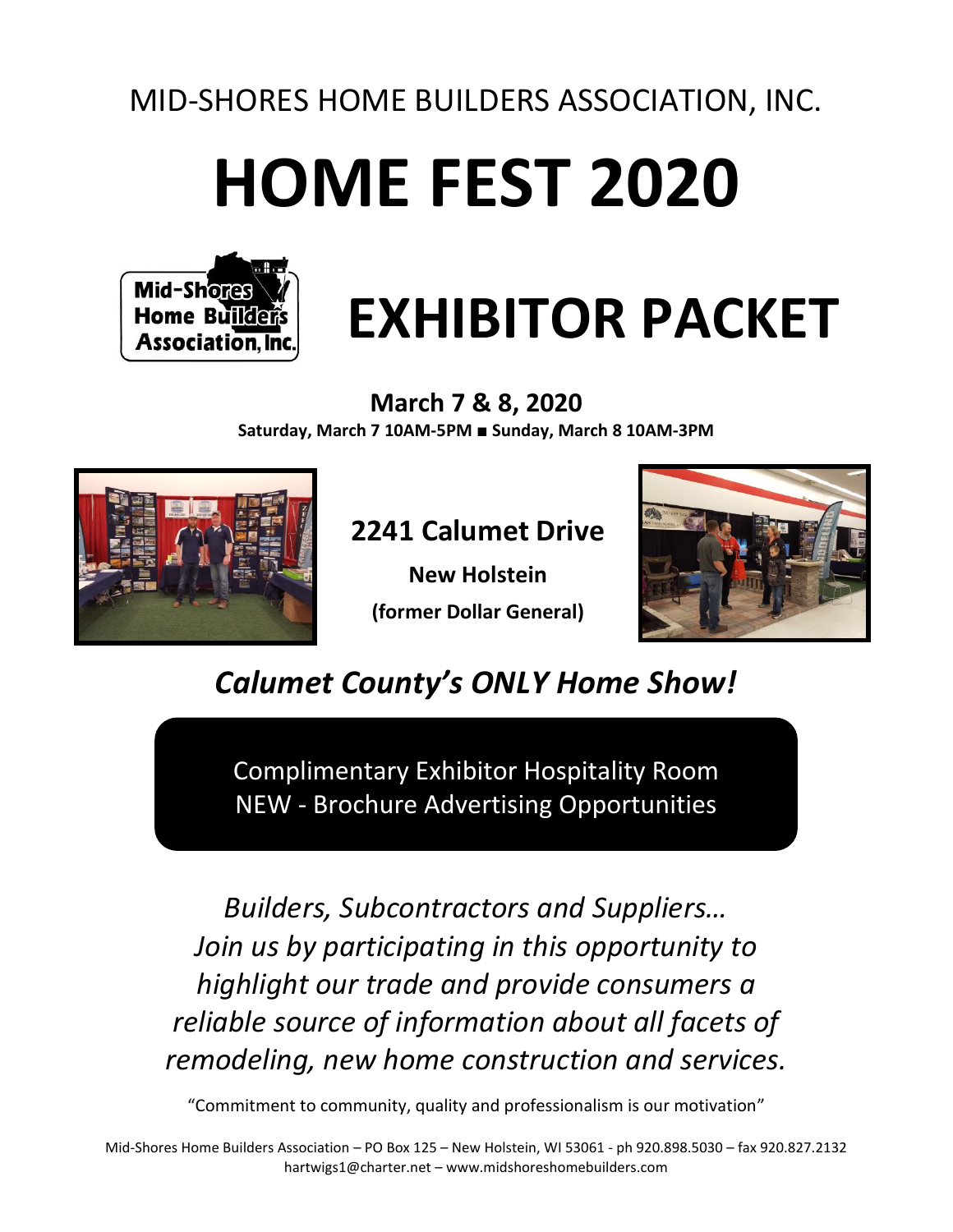

# MID-SHORES HOME BUILDERS ASSOCIATION, INC. **HOME FEST 2020 Sponsorship & Advertising Opportunities**

**Mid-Shores Home Builders Association proudly invites you to participate in Home Fest 2020**! Long-known for our annual Home & Garden Expo, we've taken our show to a whole new level with **Home Fest 2020**. Home Fest 2020 will be held **March 7 & 8** at 2241 Calumet Drive, New Holstein. The venue is located on US Highway 32/57 in the former Dollar General and offers us the ability to host a large variety of exhibitors and seminar opportunities in an open atmosphere.

This newly branded event will not only showcase products and services of the home building and remodeling industries, but include informational sessions, NEW themed days with daily activities and a NEW focus on helping consumers choose the best options whether they are a new homeowner, maintaining their home, building their dream home or looking at down-sizing.

We will be using a variety of media to promote the event in the Calumet County area and beyond, including social media, newspaper and banners. We also produce an event brochure that is distributed to more than 20,000 households in the Calumet area. **NEW THIS YEAR - Promote your business by purchasing an ad in the brochure!**

**Mid-Shores Home Builders Association Inc.** invites you to participate as an exhibitor, advertiser or sponsor of Home Fest 2020 in New Holstein. Your support of this event at any of the following levels will be greatly appreciated!

**Event Sponsor: \$1,000 or merchandise equal in value to \$1000 or a combination of – limited to 3 sponsors** Merchandise must be applicable to a home show consumer. All sponsorships must be approved by the Committee to ensure acceptability. Event Sponsor benefits include sponsor logo in all home show advertising including social media, MSHBA's website and printed materials including the front cover of the event brochure which will be distributed to more than 20,000 households within the area. Sponsor's banner will be displayed in the entry of the Home Fest main hall. **Event sponsors are entitled to two 10 x 10 vendor booths**, if desired.

#### **NEW THIS YEAR – Brochure Advertising**

In conjunction with Home Fest, MSHBA will again be publishing a high-quality, full-color glossy 8  $\frac{1}{2}$ " x 11" brochure that will be distributed to more than 20,000 households within the area via newspaper (the Tempo) as well as Home Fest attendees. This year, we are selling ad space in the brochure. **Please purchase your ad by February 7, 2020. All high resolution (300 dpi or better) camera ready ads should be sent directly to Mid-Shores HBA.** Full Color Glossy Brochure Ad Rates:

| Full Page (7.5"X10")                        | \$1000 |
|---------------------------------------------|--------|
| 1/ <sub>2</sub> Page (7.5"X5" or 3.75"X10") | \$500  |
| % Page (3.75"X5" or 7.5"X2.5")              | \$250  |

#### **Seminar Sponsor: \$250**

Seminar Sponsor benefits include sponsor's banner prominently displayed above the Home Fest seminar area during all show hours. Sponsor's name will also be listed in the event brochure. All sponsorships must be approved by the Committee to ensure acceptability.

### **Hospitality Sponsor: \$200**

Hospitality Sponsor benefits include sponsor's banner displayed in the vendor hospitality area and the sponsor is entitled to display information in the hospitality area. Sponsor's name will also be listed in the event brochure. All sponsorships must be approved by the Committee to ensure acceptability.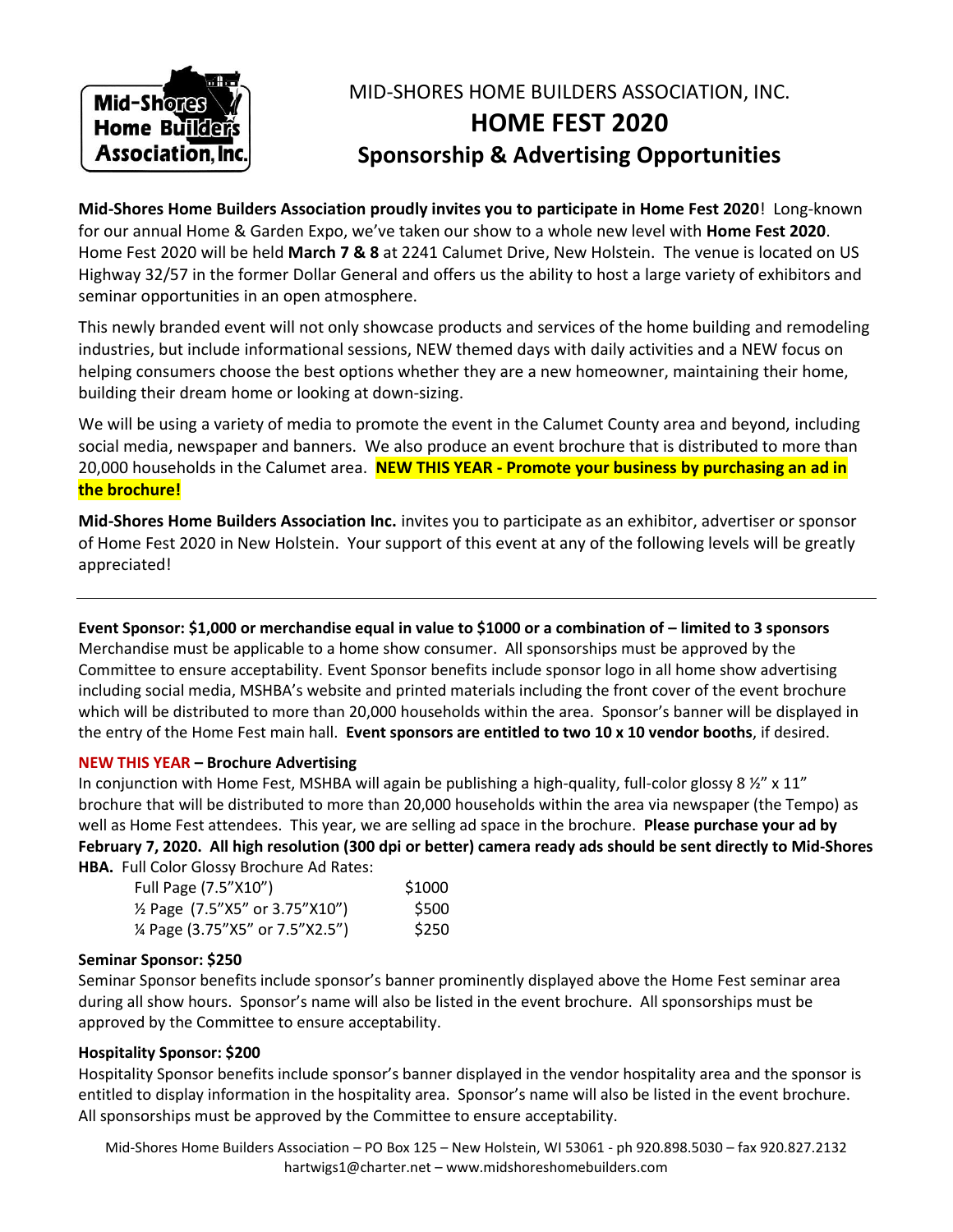## MID-SHORES HOME BUILDERS ASSOCIATION, INC.

# **Application & Contract for Exhibitor Space & Advertising**

**Sat., March 7 10AM-5PM** ■ **Sun., March 8 10AM-3PM**

## **EXHIBITOR/ADVERTISER INFO**

| the event. | without notice to meet special needs and to distance competing companies.<br>Contracts received after February 7, 2020 may not be included in the advertising for<br><b>EXHIBITOR/ADVERTISING RESERVATION</b> |  |               |                              |                          |  |
|------------|---------------------------------------------------------------------------------------------------------------------------------------------------------------------------------------------------------------|--|---------------|------------------------------|--------------------------|--|
| П.         | <b>MSHBA Member:</b>                                                                                                                                                                                          |  |               |                              |                          |  |
|            | 10' X 10' Booth: # Booths ________ x \$250 EA                                                                                                                                                                 |  | $\frac{1}{2}$ |                              | (After 1/31/20 \$275 EA) |  |
|            | 10' X 20' Booth: # Booths ______ x \$400 EA                                                                                                                                                                   |  | $\sharp$      |                              | (After 1/31/20 \$450 EA) |  |
| П.         | Non-Member:                                                                                                                                                                                                   |  |               |                              |                          |  |
|            | 10' X 10' Booth: # Booths ______ x \$400 EA                                                                                                                                                                   |  |               | $$$ (After 1/31/20 \$450 EA) |                          |  |
|            | <b>Additional Charges:</b>                                                                                                                                                                                    |  |               |                              |                          |  |

| 10' X 10' Booth: # Booths x \$250 EA<br>10' X 20' Booth: # Booths ______ x \$400 EA |       | $\frac{1}{2}$<br>$\frac{1}{2}$ | (After 1/31/20 \$275 EA)<br>(After 1/31/20 \$450 EA) |  |  |  |  |  |  |
|-------------------------------------------------------------------------------------|-------|--------------------------------|------------------------------------------------------|--|--|--|--|--|--|
| Non-Member:<br>$\mathbf{H}$                                                         |       |                                |                                                      |  |  |  |  |  |  |
| $10'$ X 10' Booth: # Booths $x \leq 400$ EA                                         |       |                                | $\text{S}$ (After 1/31/20 \$450 EA)                  |  |  |  |  |  |  |
| <b>Additional Charges:</b>                                                          |       |                                |                                                      |  |  |  |  |  |  |
| Table(s): 8 foot (undraped) $\qquad$ # $\qquad$ x \$20 EA $\qquad$ \$               |       |                                |                                                      |  |  |  |  |  |  |
| Side Curtain(s): 8 foot #____ x \$20 EA                                             |       | $\sim$ $\sim$                  |                                                      |  |  |  |  |  |  |
| Each booth includes two 3-ft side and one 8-ft backdrop curtain                     |       |                                |                                                      |  |  |  |  |  |  |
| NEW - Brochure Ad                                                                   |       | Ad Size: Rate: \$              |                                                      |  |  |  |  |  |  |
|                                                                                     | TOTAL | $\mathsf{\$}$                  |                                                      |  |  |  |  |  |  |

 **ELECTRICAL: Please check this box if you need an electrical outlet and we will accommodate your booth near a source.** Multiple plugs & extension cords are the responsibility of the exhibitor.

 **INSURANCE CERTIFICATE:** Attached or sent showing proof of insurance covering the dates of March 6-9, 2020. Proof of liability insurance must be submitted for an amount of not less than \$500,000.00. Your insurance carrier provides the proof by furnishing a certificate of insurance.

 **\$100 DEPOSIT CHECK REQUIRED: A separate check payable to MSHBA** is required as a compliance deposit in addition to booth fees. Forfeiture of deposit may occur for the following or any noncompliance of the rules & regulations; failure to have your booth set-up by 9:30 a.m. on Saturday, March 7, takedown of your booth prior to 3:00 p.m. on Sunday, March 8, or booth/space is damaged or left unclean.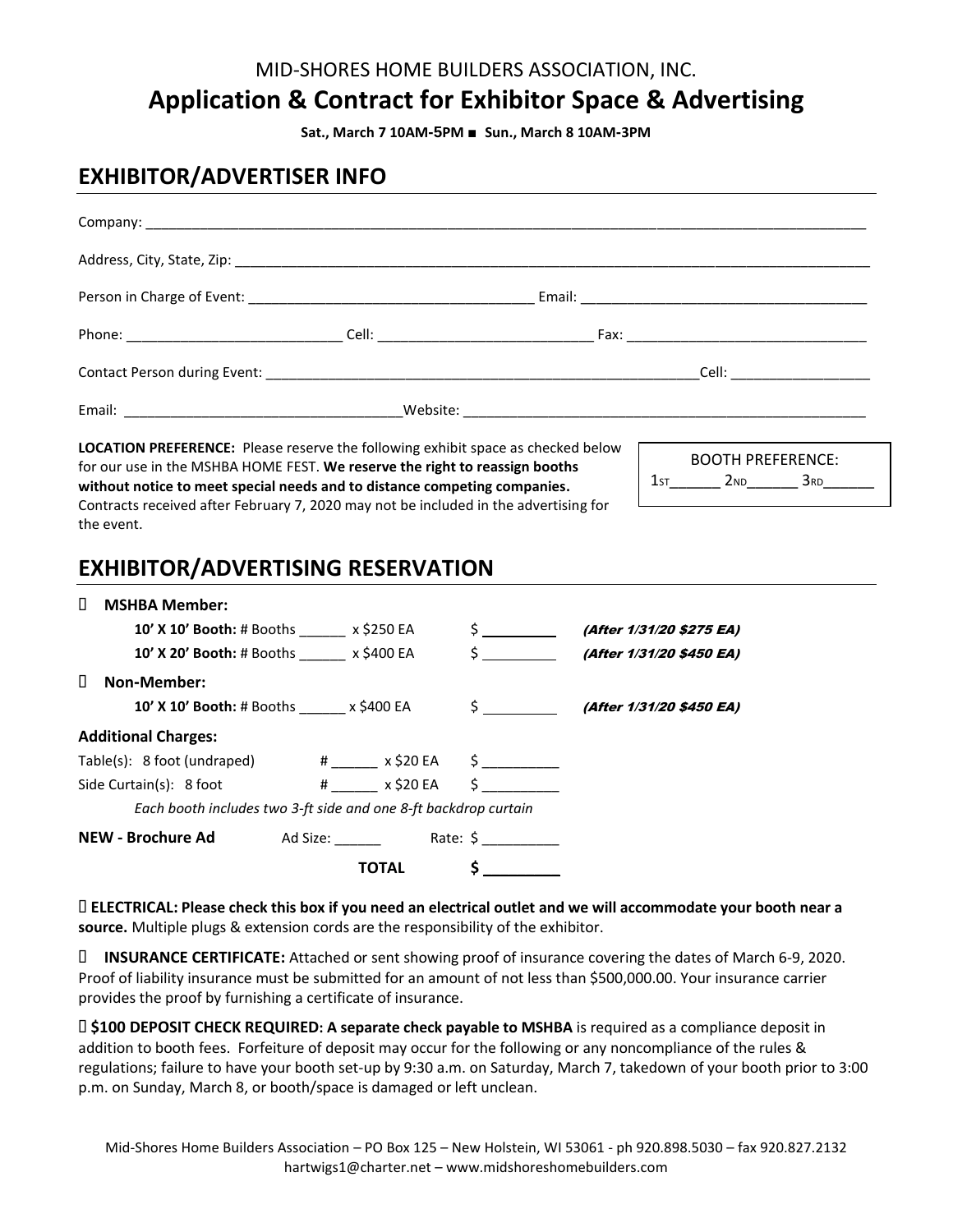**BOOTH PLACEMENT: MSHBA will make every effort to accommodate your requests, however we reserve the right to reassign booths without notice to meet special needs and to distance competing companies.** Booth assignments will be made on a first come, first paid basis, when possible, with first consideration given to the overall benefit of the show. Because of the great number of companies exhibiting similar or related product lines, the Home Show Committee cannot guarantee that a company exhibiting similar products or a company's competitor will not be located in a nearby or adjoining booth.

Following information to be used for booth placement and in Home Show printed materials:

**\_\_\_\_\_\_\_\_\_\_\_\_\_\_\_\_\_\_\_\_\_\_\_\_\_\_\_\_\_\_\_\_\_\_\_\_\_\_\_\_\_\_\_\_\_\_\_\_\_\_\_\_\_\_\_\_\_\_\_\_\_\_\_\_\_\_\_\_\_\_\_\_\_\_\_\_\_\_\_\_\_\_**

**Describe your product or service for the printed brochure: \_\_\_\_\_\_\_\_\_\_\_\_\_\_\_\_\_\_\_\_\_\_\_\_\_\_\_\_\_\_\_**

*No invoicing will be done for tables. Rental fee must be paid before show starts.*

**BROCHURE ADS**: All high resolution (300 dpi or better) camera ready ads should be submitted electronically directly to Mid-Shores HBA. Ads must be sized to specifications. Design service is available for an additional charge.

**PUBLIC DEMONSTRATIONS AND SEMINARS**: Contact the Home Show committee if you would be willing to present an informational seminar or demonstration. The Home Show Committee schedules and approves non‐advertorial seminars and demonstrations based upon public interest and popular topics.

**CANCELLATION** No refunds will be granted to exhibitors on cancellation of contract after January 31, 2020. MSHBA reserves the right to cancel the MSHBA show in the event it is not fully booked. If show is canceled all money will be refunded. We also reserve the right to reject any application based upon space availability, the nature of the product or service to be exhibited, and the number of other exhibitors with similar products or services and other factors related to the best interest of the show.

• ALL PERSONS STAFFING THE BOOTH MUST BE AWARE OF ALL HOME SHOW RULES & REGULATIONS

• NO FIRM OR ORGANIZATION NOT ASSIGNED SPACE IN THE SHOW WILL BE PERMITTED TO SOLICIT BUSINESS WITHIN THE EXHIBIT OR CONVENTION AREA. THIS WILL BE STRICTLY ENFORCED.

**PAYMENT:** A check for the full amount, deposit and certificate of insurance must accompany this contract to bind your space reservation.

- □ Check enclosed, make all checks payable to: **MSHBA – PO Box 125 – New Holstein, WI 53061**
- □ Deposit enclosed of \$100
- $\Box$  Certificate of Insurance enclosed covering the date of March 6-9, 2020

Signature of person authorizing reservation agrees to comply with provisions of this contract and the enclosed Rules & Regulations of Show.

\_\_\_\_\_\_\_\_\_\_\_\_\_\_\_\_\_\_\_\_\_\_\_\_\_\_\_\_\_\_\_\_\_\_\_\_\_\_\_\_\_\_\_\_\_\_\_\_\_\_\_\_\_\_\_\_\_ \_\_\_\_\_\_\_\_\_\_\_\_\_\_\_\_\_\_\_\_\_\_\_ (Signature) (Date)

TO BE ELIGIBLE FOR MEMBER PRICING, MEMBERS MUST BE CURRENT ON THEIR DUES AND ANY OUTSTANDING BILLS MUST BE PAID IN FULL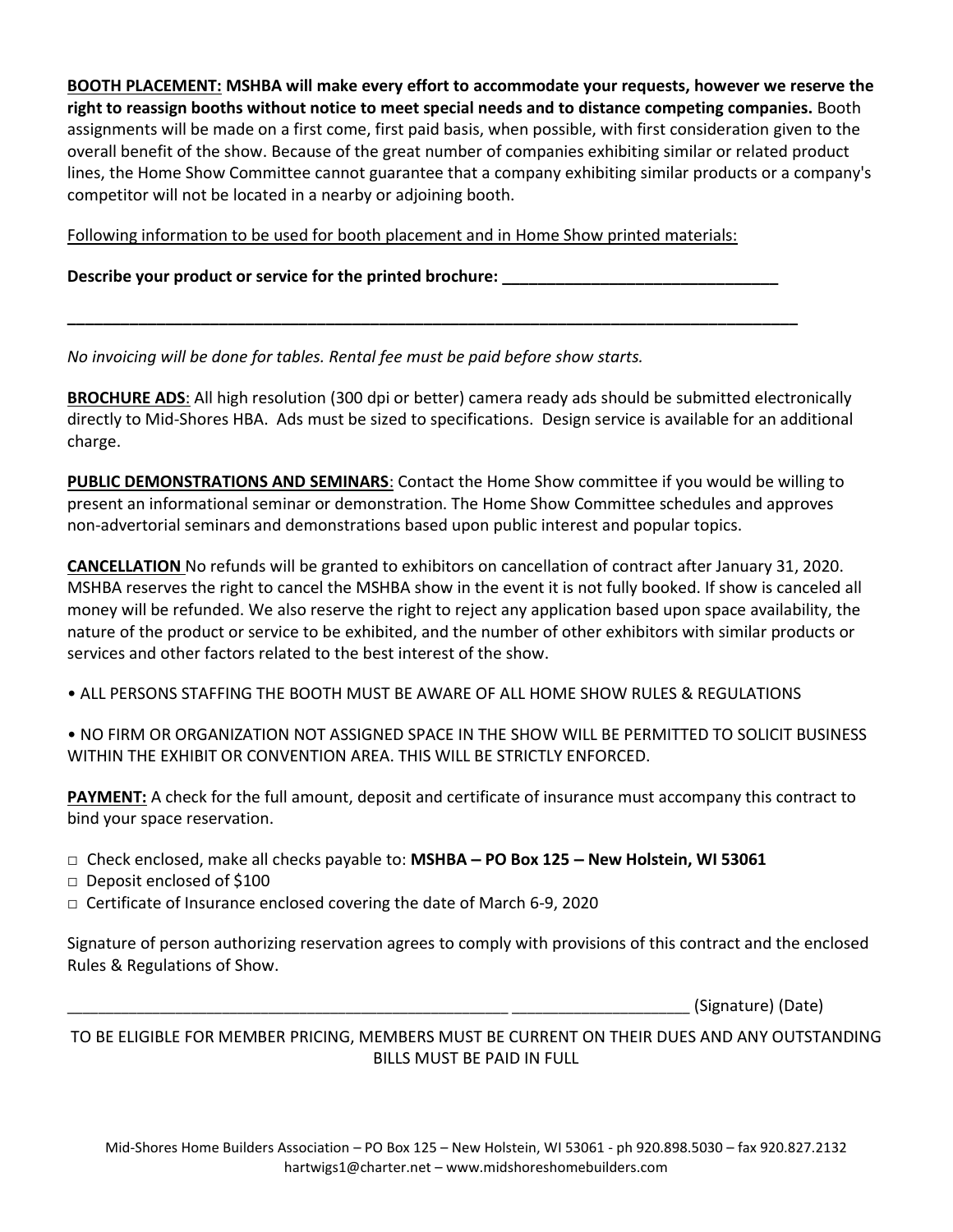# **HOME FEST 2020 Booth Layout**

## **2241 Calumet Drive, New Holstein**

**Sat., March 7 10AM-5PM** ■ **Sun., March 8 10AM-3PM**



**BOOTH SIZE:** Standard booth size is 10' x 10'.

**ELECTRICITY:** Please note your needs in the Electrical Preference area.

**ENTRY DOORS FOR SET-UP/TAKE-DOWN:** Double door entrance (front and back entry)





## **Set-Up & Take-Down:**

**Set-Up Schedule:**  Friday, March 6 ‐ 8:00 a.m. to 8:00 p.m. Sat., March 7 ‐ 8:00 a.m. to 9:30 a.m.

**Take-Down Schedule:**  Sunday, March 8 ‐ 3:00 p.m. to 6:00 p.m. **(not before 3:00 p.m.)** Monday, March 9 ‐ 8:00 a.m. to noon



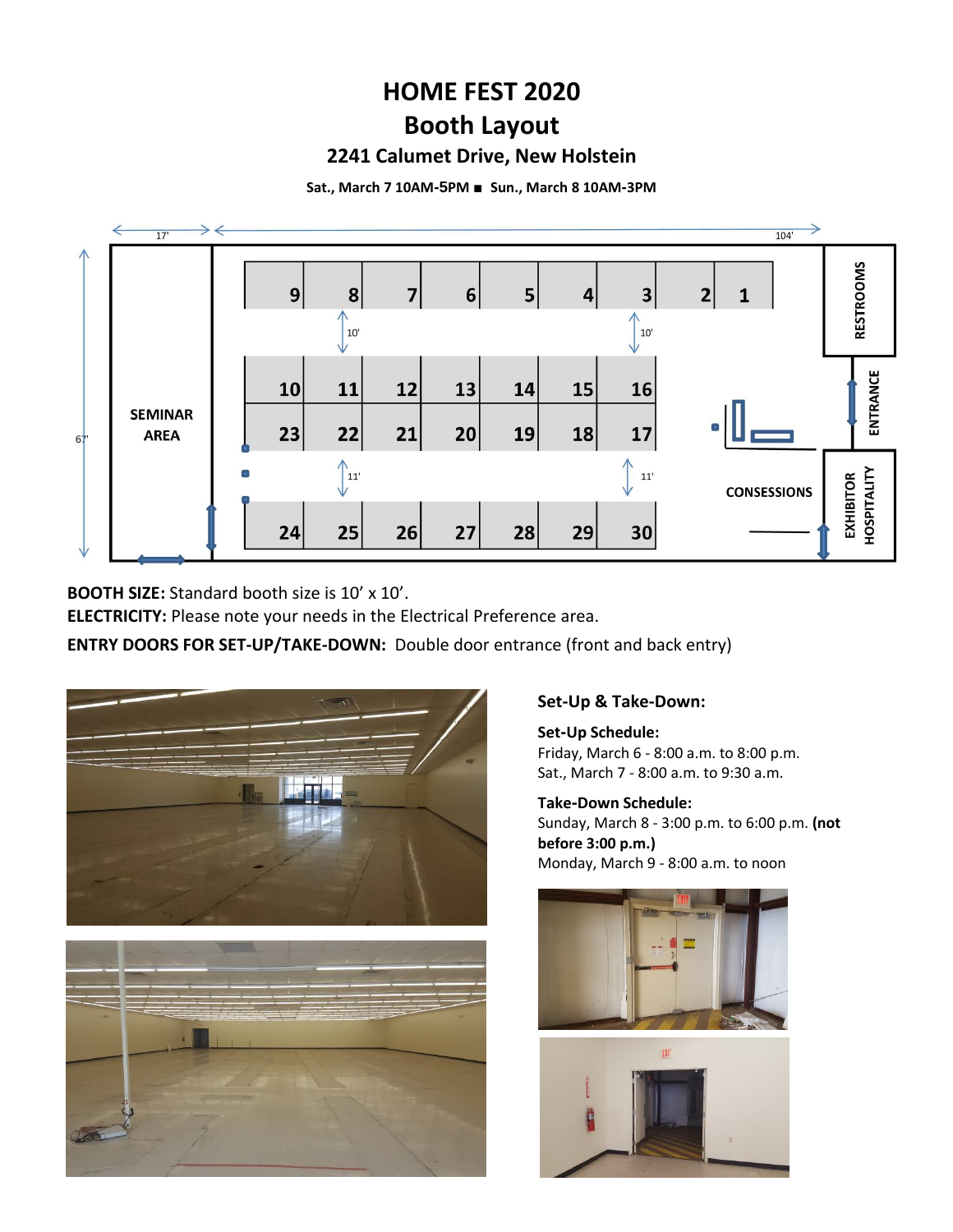# **MSHBA HOME FEST 2020 Rules & Regulations 2241 Calumet Drive, New Holstein**

**Show Dates & Times:** Sat., March 7 ‐ 10:00 a.m. to 5:00 p.m. ■ Sun., March 8 ‐ 10:00 a.m. to 3:00 p.m.

## **Exhibitor Check-in & Completion Deadline - Saturday 9:30 a.m.**

### **Booth Set-up Schedule:**

Friday, March 6 ‐ 8:00 a.m. to 8:00 p.m. Saturday, March 7 ‐ 8:00 a.m. to 9:30 a.m.

Booth set‐up times may be assigned based on size, location and complexity. Exhibitors should contact MSHBA regarding any special set‐up needs or timing.

#### NO SMOKING ALLOWED

**NO DUCT TAPE ALLOWED** on floor, walls or posts. Use blue or green painter's tape to eliminate tape residue. Duct tape may be used on top of painter's tape.

Failure to have booth set-up complete by Saturday, 9:30 a.m. may result in forfeiture of deposit.

#### **Booth Take-Down Schedule:**

Sunday, March 8 ‐ 3:00 p.m. to 6:00 p.m. **(not before 3:00 p.m.)** Monday, March 9 ‐ 8:00 a.m. to noon

**Exhibitors must remove all of their displays and equipment by noon, Monday, March 9, 2020. Anything remaining will be removed at the owner's expense.** Exhibitors should make prior arrangements for special set-up and takedown requirements. Booth deposit will be returned at booth checkout if exhibitor complied with all Home Show rules and there is no damage to booth. Space occupied by the exhibitor must be returned in the same condition it was received at the beginning of use in order to have their deposit returned. This includes removal of tape residue or other material used to secure items to the floor and/or walls. Trash should be put in trashcans and not left for clean‐up volunteers. You will be charged for unnecessary clean up of booth space at a cost of what the Home Show Committee determines fair!

**Booth Set-Up:** No hooks, tacks, nails or screws are to be driven into any walls or woodwork. Exhibitors may not post signs, advertisements or posters anywhere except in the confines of their booth.

Tables, staging and chairs may not be taped, nailed, stapled, tacked or glued to affix draping, signs or for any other reason due to rental of these items. *Damages will be billed accordingly*.

No motor vehicles are to be driven into the exhibition area unless the Home Show Chairperson or representative gives permission. All displays and display materials must be brought through specified entrances. Water closets/restrooms are not to be used for dumping refuse.

**Booth Space:** This contract provides for use of an exhibit space as indicated on attached contract together with security service and general clean‐up. **Each booth includes two 3‐ft side and one 8‐ft backdrop curtain**. All dimensions and locations are shown on the official floor plan. These approximate dimensions are accurate to the best of our knowledge. The Home Show Committee reserves the right to make such modifications as may be necessary to meet the needs of the exhibitors and the exhibit program.

In the event that fire, strike, or other circumstances beyond the control of the Home Show Committee causes the show to be canceled, the exhibitor shall pay for rental of the exhibitor's space up to the time of cancellation. The exhibitor hereby waives any claim for damages or compensation should this contract be canceled.

Mid-Shores Home Builders Association – PO Box 125 – New Holstein, WI 53061 - ph 920.898.5030 – fax 920.827-2132 [hartwigs1@charter.net](mailto:hartwigs1@charter.net) – www.midshoreshomebuilders.com Additional furnishings, draperies, accessories, signs, etc. are the sole responsibility of the exhibitor. NO person, firm or organization not assigned space in the show will be permitted to solicit business, display or demonstrate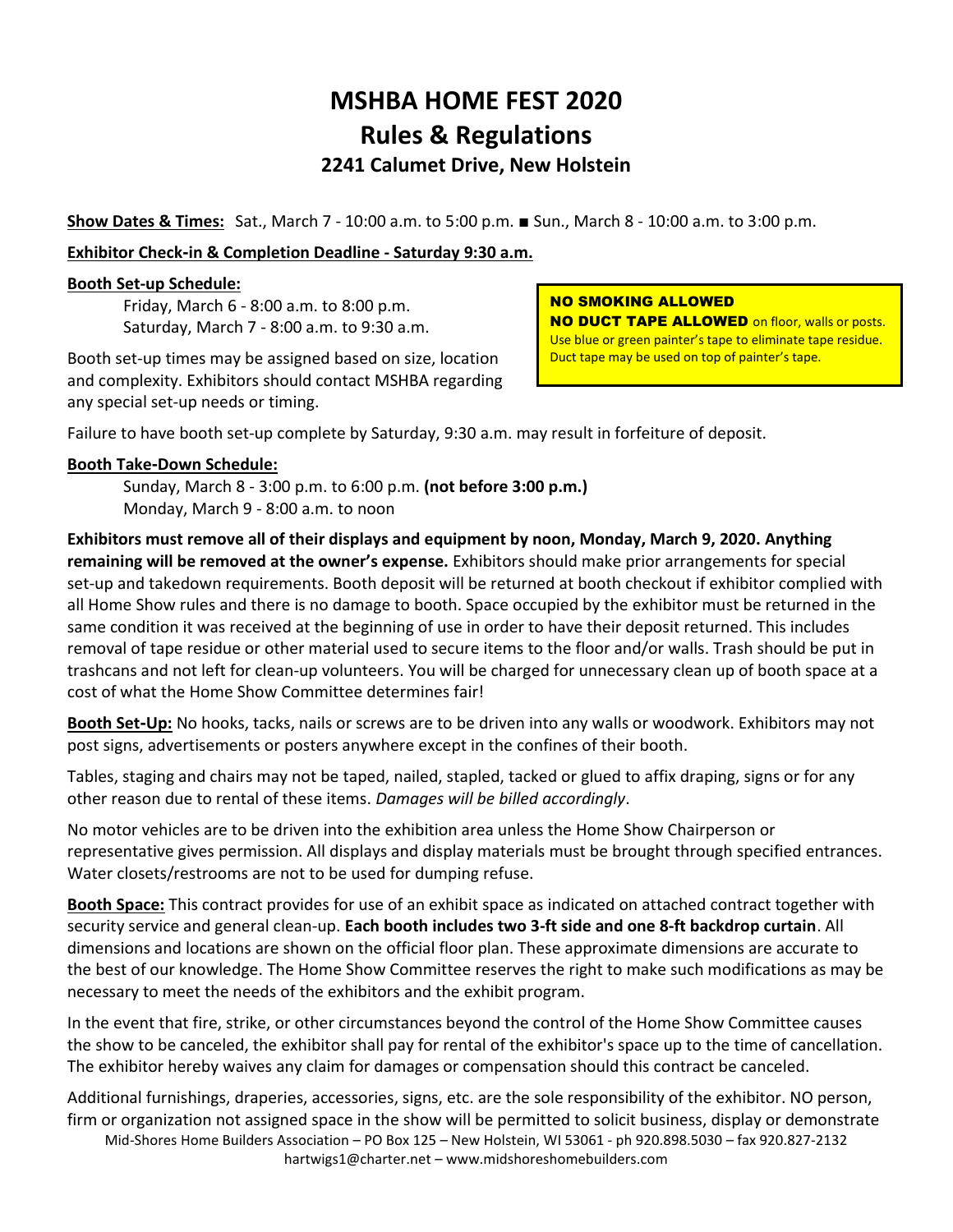any products, processes, or services, solicit orders, distribute business cards or advertising materials within the show or convention area. This also pertains to persons manning the booth during show hours. Any violations must be immediately reported to show officials.

No exhibitor shall sublet, assign or share any part of the space allocated to the exhibitor without the written consent of the Home Show Committee. Solicitations or demonstrations by exhibitors must be confined within the bounds of the exhibitor's own booth. After the opening of the show, each exhibitor must clean the exhibitor's own booth before opening hours each day and is responsible for removal of all rubbish from the booth. Rubbish and trash may not be left in the aisle.

Exhibits shall be constructed and arranged so that they do not obstruct the general view, nor hide the exhibits of others. Exhibitors desiring the use other than standard booth equipment, signs or other material conflicting in any way with the above regulations must obtain permission from the Home Show Committee.

Any part of the exhibit, which does not lend itself to an attractive appearance, such as unfinished sides or end panels, must be draped at the exhibitor's expense. The Home Show Committee reserves the right to have such finishing done and the exhibitor agrees to reimburse the show for changes incurred.

*All installations shall be scheduled to be completed no later than 9:30 a.m. on Saturday, March 7. Dismantling shall be done by noon on Monday, March 9. No exhibit shall be erected after the exhibition opens nor may a display be dismantled before the official closing time. It is the responsibility of the exhibitor to see that all of the exhibitor's materials are removed from the exhibit hall by the specified deadline.*

**Construction, installation, and use of exhibits and facilities:** All exhibits shall be to serve the interest of the Home Show and its attendees, and shall be operated in a way that will not detract from other exhibits, the exhibition, or the show as a whole. The Home Show Committee reserves the right to request the immediate withdrawal of any exhibit which the Home Show Committee believes to be injurious to the show.

**Electrical:** MSHBA will supply one (1) grounded outlet. Multiple plugs & extension cords are the responsibility of the exhibitor.

Any malfunction of electrical, sound, air handling or plumbing devices and/or any physical damage to facility must be reported to the Home Show Committee. No electrical hookups to power boxes may be made except by authorization of the Home Show Committee. Anyone hooking into or tampering with power boxes will be held liable for all damages resulting from their actions. All electrical boxes are to remain accessible at all times. Displays shall not be set on top of nor in front of panels. All electrical devices must be UL approved and must comply with all state and municipal electrical codes. All electrical problems must be reported immediately. The Home Show Committee and the owners of the building are not liable for damages resulting from power related problems beyond their control.

**Exhibits:** Exhibitor's staff should arrive to the booth 15 minutes prior to Show Day Openings. Booths should be staffed at all times during Show hours. Promotional give‐a‐ways and/or drawings are permitted and encouraged. Exhibitors must show only goods manufactured or dealt in by them in the regular course of business. **Any retail selling or over‐the‐counter sales that involve the exchange of currency/checks for goods received during the exhibition will not be permitted. Raffle sales are restricted. No cash sales!** Raffle sales by not-for-profit organizations are at the discretion of and must be approved by the Home Show Committee prior to the opening of the show.

Bumper stickers or pressure sensitive stickers are not to be passed out, given away or affixed to any surface.

No flyers may be distributed on cars parked at the Home show.

The use of any inflated balloons will not be allowed for the Home Show.